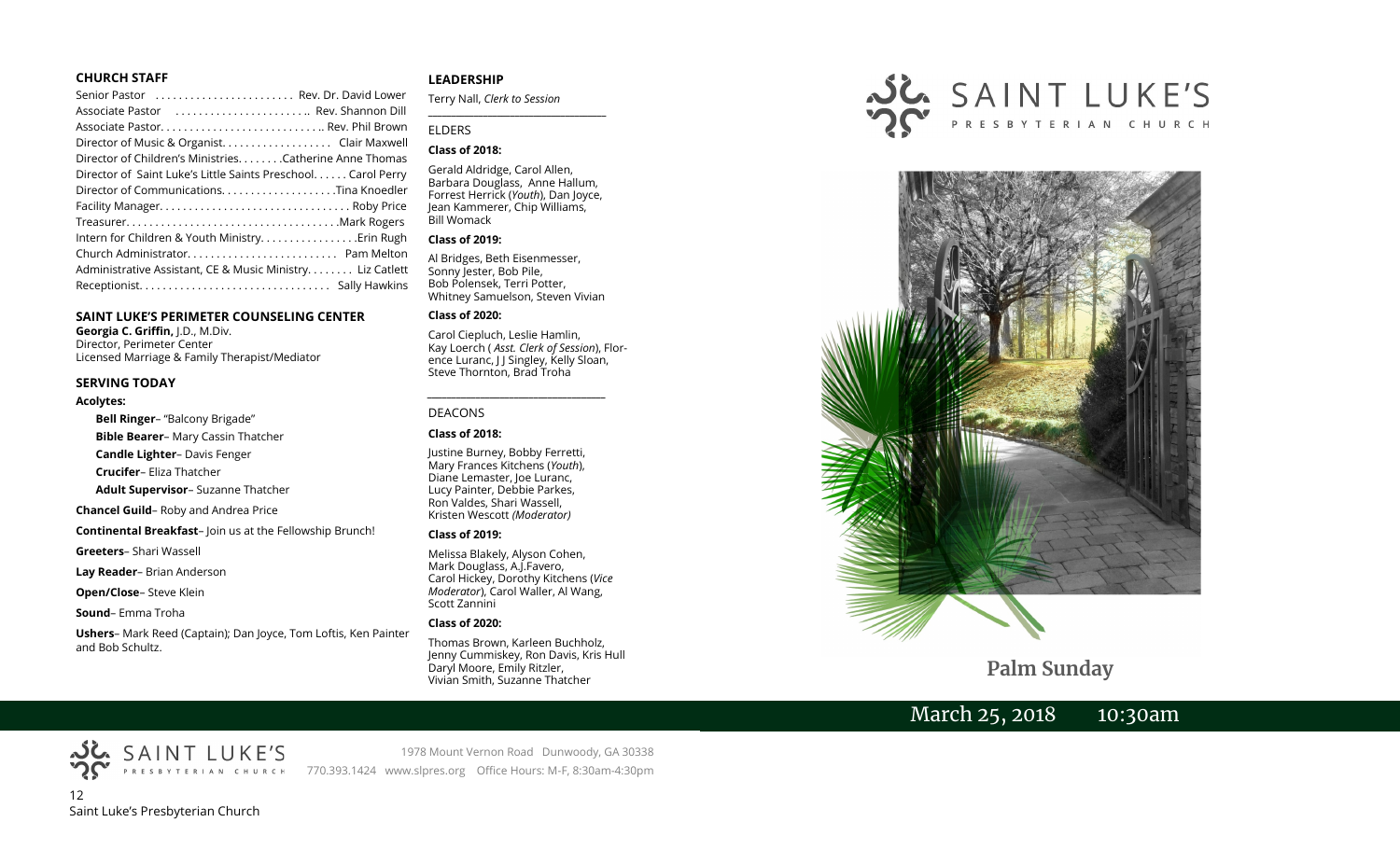

1978 Mount Vernon Road • Dunwoody, Georgia 30338 770.393.1424 • www.slpres.org

## **March 25, 2018**  Palm Sunday

## **Liturgical Color:** Purple

*Liturgical colors can orient us to the season of the church year and help to engage the sense of sight in worship. Purple marks the seasons of penitence and preparation, Lent and Advent.* 

*Today's flowers are given by Terry and Donna Nall in memory of our parents, Billie and Shirley Nall and Ralph Cannady; and in honor of Donna's mother Faye Cannady.* 

# **SUNDAY SCHEDULE**

8:30am Chapel Communion Service 9:30am Sunday School 10:30am Sanctuary Worship Service *Nursery available at all services and Sunday School.* 

# MISSION

Responding to God's call and empowered by the Holy Spirit, we invite all to join us in knowing, serving, and sharing Jesus Christ here and around the world.

VISION To be a beacon of faith, hope, and love– every member an active disciple in Christ's ministry.

# **WELCOME, GUESTS!**

We are delighted you are worshipping with us.

**DURING** the Welcome, please print the requested information on the Friendship Pad and pass the Friendship Pad down the pew.

**AFTER** the worship service, please join us outside the Sanctuary where our Pastors or a church officer will be available to answer questions and provide you with a loaf of freshly-baked bread.

**FOR MORE** information about our programs, ministries or membership, please contact one of our Pastors at 770.393.1424, or visit our website: slpres.org.

# **THAT ALL MAY WORSHIP**

**ASSISTIVE** A hearing loop is  $\mathcal{D}_{\mathrm{r}}$ accessible by switching hearing aids to T-coil. Also, large print hymnals and back cushions are available. Please contact an usher for further assistance.

## **CHILDREN** are a precious part of our church family, and we welcome them in worship. Worship notebooks and tactile activities are available on the back ledges of the sanctuary for preschool and elementary ages. Each week, children are invited to walk up for an age-appropriate message during "Tell Us Our Story." After that time, they may remain in worship, go to Faithful Friends (K-2nd) or go to child care (PreK and younger).

**HIGH SCHOOL SENIORS** — Need a little financial help with your first year of college?

Thanks to a generous gift from an anonymous donor, \$2,500 will be awarded to a high school senior who is enrolling in an accredited four-year college in the US. To be considered for this award, a student must be an active participant in the ministry and mission of Saint Luke's Presbyterian Church and must complete an application and submit it to the Saint Luke's College Scholarship Committee.

Applications are available in the church office or may be obtained from the church website, www.slpres.org (Resources Tab and then scroll down to Forms.) Drop off your completed application to Pam Melton at the Saint Luke's church office or scanned images may be emailed to [pammelton@slpres.org.](mailto:pammelton@slpres.org) Deadline for submission: April 14.

**OWLS** — The OWLS will take a small break and not meet in March. Please plan on joining the group at their next gathering on April 24.

# **FROM THE GROUND UP, A DREAM**

**FULFILLED** — Be a part of doing something really good right here in Atlanta. Join in the fun of helping Ms. Lisa Reyes and her daughter, Alexandria, build their Habitat house at 1484 Akridge Street NW. The fun continues on April 7. (skipping March 31) All workdays are Saturdays except for April 26, which is a Thursday. Invite your friends to join you! For Lisa, building her house will be a dream fulfilled, from the ground up!

We will have the usual car pool arrangement. If you need a ride or are willing to drive, meet at the church parking lot (Manhasset Street) in time for a 7am departure each workday. Register on the internet at the Atlanta Habitat Volunteer Hub Site using the following link. Please sign up a week prior to the day you plan to work:

www.stlukes.atlantahabitat.volunteerhub.com

Questions? Contact any one of the members of Saint Luke's Habitat Leadership Team or email Daryl at ddmore@yahoo.com.

**THORNWELL** — Join us June 7-9 for the Thornwell Mission Trip. This trip is perfect for any age. Email Christine Crutchfield with any questions, gafrog01@hotmail.com.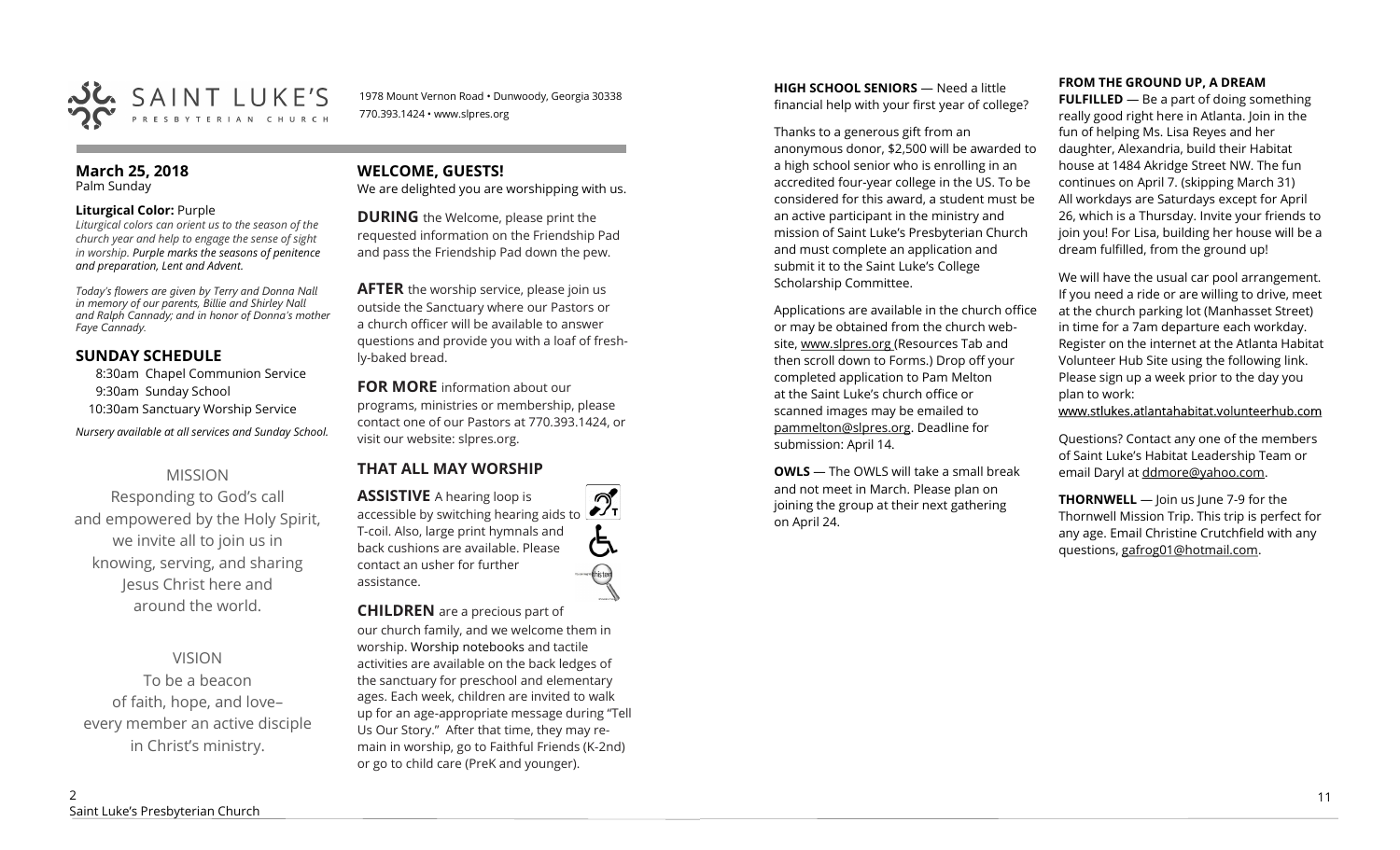# YOUTH MINISTRY

**Phil Brown philbrown@slpres.org / 770.393.1424 ext. 238**   $\_$  ,  $\_$  ,  $\_$  ,  $\_$  ,  $\_$  ,  $\_$  ,  $\_$  ,  $\_$  ,  $\_$  ,  $\_$  ,  $\_$  ,  $\_$  ,  $\_$  ,  $\_$  ,  $\_$  ,  $\_$  ,  $\_$  ,  $\_$  ,  $\_$  ,  $\_$ 

# **HERE'S WHAT'S COMING UP IN YOUTH MINISTRY:**

# **TODAY, MARCH 25**

Sunday School- we will help with family promise clean up and have the church-wide fellowship brunch. We will leave after the 10:30am worship service for Six Flags.

# **SATURDAY, APRIL 7, UGA**

Shari Wassell is coordinating a special tour of University of Georgia with Maddie and Callie Dill for Saint Luke's people. Leave at 7am return around 5pm. Sign-up and more details to come. Parents, we will need some drivers too.

# **SUMMER TRIPS**

Thank you for your continued interest in summer trips. You will find the paperwork for our trips under Youth Ministry on our website. For questions, contact Liz Catlett, lizcatlett@slpres.org or Phil Brown, philbrown@slpres.org.

# MUSIC MINISTRY

**Clair Maxwell clairmaxwell@slpres.org / 770.393.1424 ext. 227**   $\mathcal{L}_\mathcal{L} = \{ \mathcal{L}_\mathcal{L} = \{ \mathcal{L}_\mathcal{L} = \{ \mathcal{L}_\mathcal{L} = \{ \mathcal{L}_\mathcal{L} = \{ \mathcal{L}_\mathcal{L} = \{ \mathcal{L}_\mathcal{L} = \{ \mathcal{L}_\mathcal{L} = \{ \mathcal{L}_\mathcal{L} = \{ \mathcal{L}_\mathcal{L} = \{ \mathcal{L}_\mathcal{L} = \{ \mathcal{L}_\mathcal{L} = \{ \mathcal{L}_\mathcal{L} = \{ \mathcal{L}_\mathcal{L} = \{ \mathcal{L}_\mathcal{$ 

# **CHOIR REHEARSALS ON WEDNESDAYS**

5:00-5:45pm Cherub Choir, Ages 4-5, *Yvonne Miller, Director*  5:00-5:45pm Westminster Choir, Grades 1-5, *Clair Maxwell, Director*  6:30-7:20pm Festival Ringers, Youth & Adults, *Clair Maxwell, Director*  7:30-9:00pm Chancel Choir, Youth & Adults, *Clair Maxwell, Director* 

# **CHASTAIN AT SAINT LUKE'S**

Chastain returns on Sunday, April 22 at 6:30pm in the Manhasset parking lot. Invite your neighbors and friends to this annual celebration of music and fellowship. Tables and seats can be reserved through Liz in the church office, lizcatlett@slpres.org but walk ups are welcome! Interested performers should contact Clair ASAP, clairmaxwell@slpres.org.

# **PAUL'S SHIPWRECK**, **SUNDAY, APRIL 29**

During the 10:30am worship service, the Cherub and Westminster Choirs will present the story of Paul's shipwreck from Romans in story and song. Plan to attend as our children guide us in experiencing the word of God!

This moment in the story asks us, "You want to see Jesus? Are you sure? Well, then, follow me." And we are going to want to look anywhere else but where Jesus will ask us to cast our gaze. *Karoline Lewis, A Blip In the Plan*



**Prelude** For the Beauty of the Earth *arr. Brian Childers* Festival Ringers

**Chiming of the Hour**

# **Welcome and Announcements**

*If you are new to Saint Luke's today, welcome, we are so glad you are here! We have a gift of fresh bread we would love to give to you as a token of our gratitude. Please introduce yourself after worship to receive your welcome gift.*

*Please take the time now to fill out the Friendship Pads situated at the end of each pew. Write down your names and pass the pad down the pew, so that you may greet your pew neighbors by name and that we may know you are here.*

# **Call to Worship\***

Leader: Hosanna! Blessed is the One who comes in the name of the Lord!

**People: Hosanna! Rejoice for the Lord is in our midst.**

Leader: He comes with joy and hope.

**People: He comes to set us free from fear.**

Leader: Hosanna!

**People: Hosanna! Glory to God in the Highest Heaven. Amen.** 

**Processional Hymn #196\*** All Glory, Laud and Honor

# **Call to Confession\***

Leader: The Lord be with you. **People: And also with you.** Leader: Let us pray.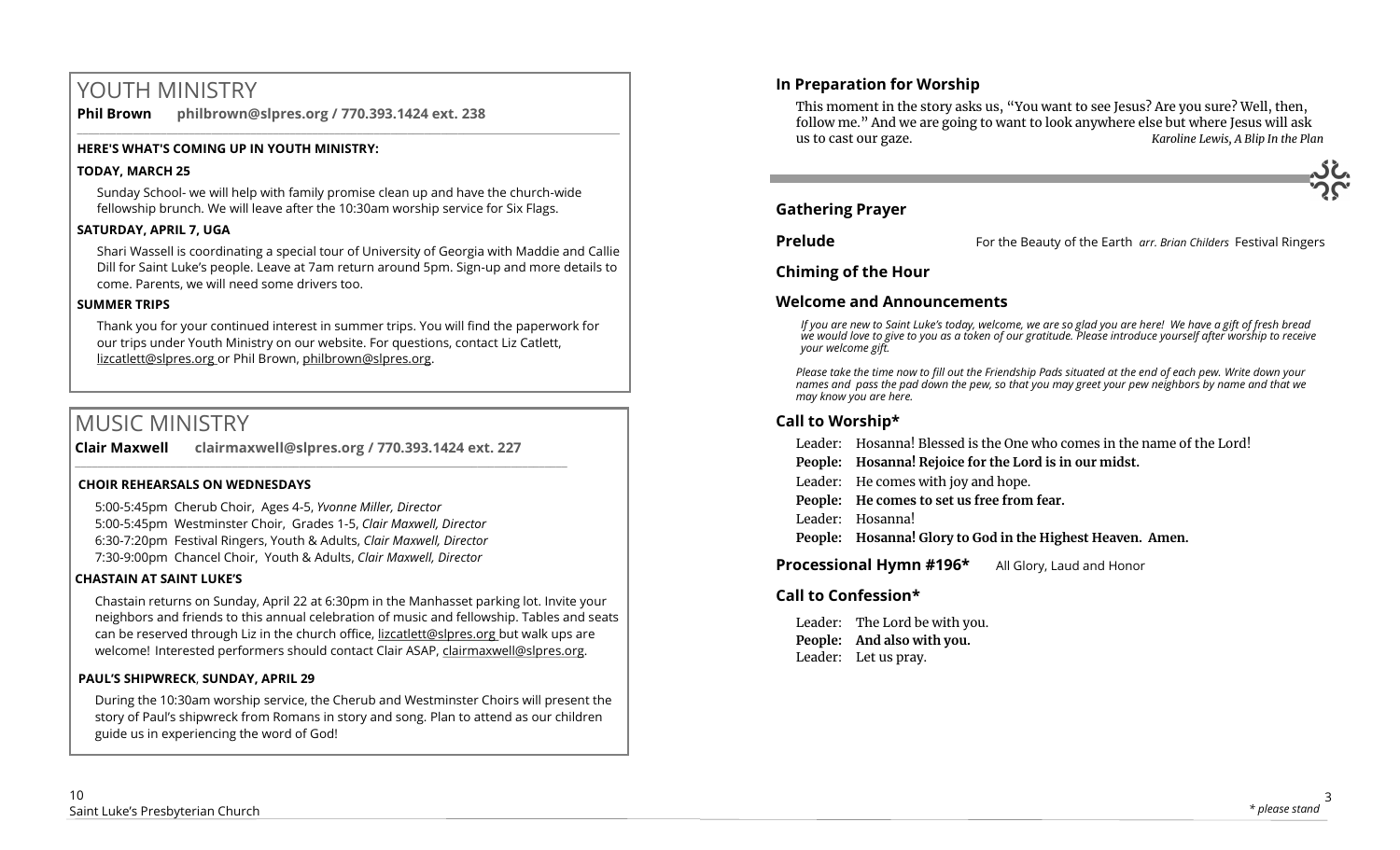# **Prayer of Confession\***

**Merciful God, once again we add our voices to the throngs who, across the ages, have shouted "Hosanna!" at the coming of your Son. We ask your forgiveness when we find ourselves unable or unwilling to follow. May our songs, may our prayers, and may our gifts this morning reflect our deepest desire to be more than spectators. And in our lives, O God, may we truly be followers of your Son, the Savior.**  *(Silence is kept for personal reflection.)*

Leader: Lord, in your mercy. **People: Hear our prayer. Amen.**

# **Assurance of Forgiveness\***

## **Song of Praise #468\*** In My Life

**In my life, Lord, be glorified; be glorified. In my life, Lord, be glorified today.**

# **Passing the Peace of Christ\***

Leader: May the peace of Christ be with you. **People: And also with you.** 

**Anthem Hosanna to the Son** Westminster Choir, Festival Ringers<br>*Indy W. Lindh W. Lindh* IIII Hudson. piano *Jody W. Lindh* Jill Hudson, piano

Hosanna to the Son of David,

blest is the one who comes in the name of the Lord! The people heard that Jesus was coming to Jerusalem; riding on a donkey's colt, he came, palm branches spread before him.

The disciples didn't understand what was happening at first; but when Jesus, the King, was glorified, then they remembered, it had all been written. *(John 12:12-16)*

# **Prayer for Illumination Brian Anderson Brian Anderson**

*Refrain– All, Verses– Soloists*

**Psalter #364\*** Lift Up the Gates Eternal (Psalm 24)

# **Scripture Lesson** John 12:12-27*, page 100 of the New Testament*

Leader: The Word of the Lord. **People: Thanks be to God.**

# S P L A S H ! CHILDREN'S MINISTRIES

**Catherine Anne Thomas cathomas@slpres.org / 770.393.1424 ext. 228** 

**\_\_\_\_\_\_\_\_\_\_\_\_\_\_\_\_\_\_\_\_\_\_\_\_\_\_\_\_\_\_\_\_\_\_\_\_\_\_\_\_\_\_\_\_\_\_\_\_\_\_\_\_\_\_\_\_\_\_\_\_\_\_\_\_\_\_\_\_\_\_\_\_\_\_\_\_\_\_\_\_\_\_\_\_\_\_\_\_\_\_\_\_\_\_\_\_\_\_\_\_\_\_\_\_\_\_** 

## **CHILDREN'S HOSPITALITY NEEDED**

The first impression we leave with many families is the experience we deliver in our child care area. It is for that reason that we are offering ALL members the opportunity to serve in a new – and easy – capacity. This ministry is called Children's Hospitality, and it only requires 30 minutes of your time and a warm smile.

From 10:15am (at the conclusion of Sunday School) until approximately 10:45am (after Tell Us Our Story) our Hospitality volunteer will be stationed behind or around the preschool desk in Sheppard Hall. They will keep an eagle-eye out for visitors who may not know where to go, as well as for member families just to say "good morning".

Here is the link to sign up: https://tinyurl.com/slpcchildhosp.

## **SHIPWRECKED!**

Shipwrecked VBS registration is live! Get ready for an adventure to an uncharted "island" experience where kids are anchored in the truth that Jesus helps them in many ways to weather life's storms. Here are the links for registration.

3's through 3rd Grade: https://tinyurl.com/slpcvbs2018-1 4th and 5th Grade: https://tinyurl.com/slpcvbs2018-2

# **VBS VOLUNTEERS (A.K.A. CREW MEMBERS)**

Our castaways will need many crew members to guide their journey. Here are the links to sign up and get ready to set sail!

| Adult "Crew Members": | https://tinyurl.com/slpcvolvbs2018   |
|-----------------------|--------------------------------------|
| Youth "Crew Members": | https://tinyurl.com/slpcyouthvbs2018 |

# **AND... IT GET'S EVEN BETTER**

The only thing better than being "Shipwrecked" with VBS from June 11–14 is getting a beautiful "early bird" volunteer T-shirt! While supplies last, our first volunteers (there are quite a few) will receive their volunteer shirt NOW…no waiting around.

Adults and youth who have already volunteered may pick up their shirts this Sunday morning – or any weekday in the Christian Education office. We'll go ahead and put your name on a shirt if we see you on the Sign Up Genius…so hop on board this ship right away! After this initial supply runs out, others will receive their shirts on or before June 11.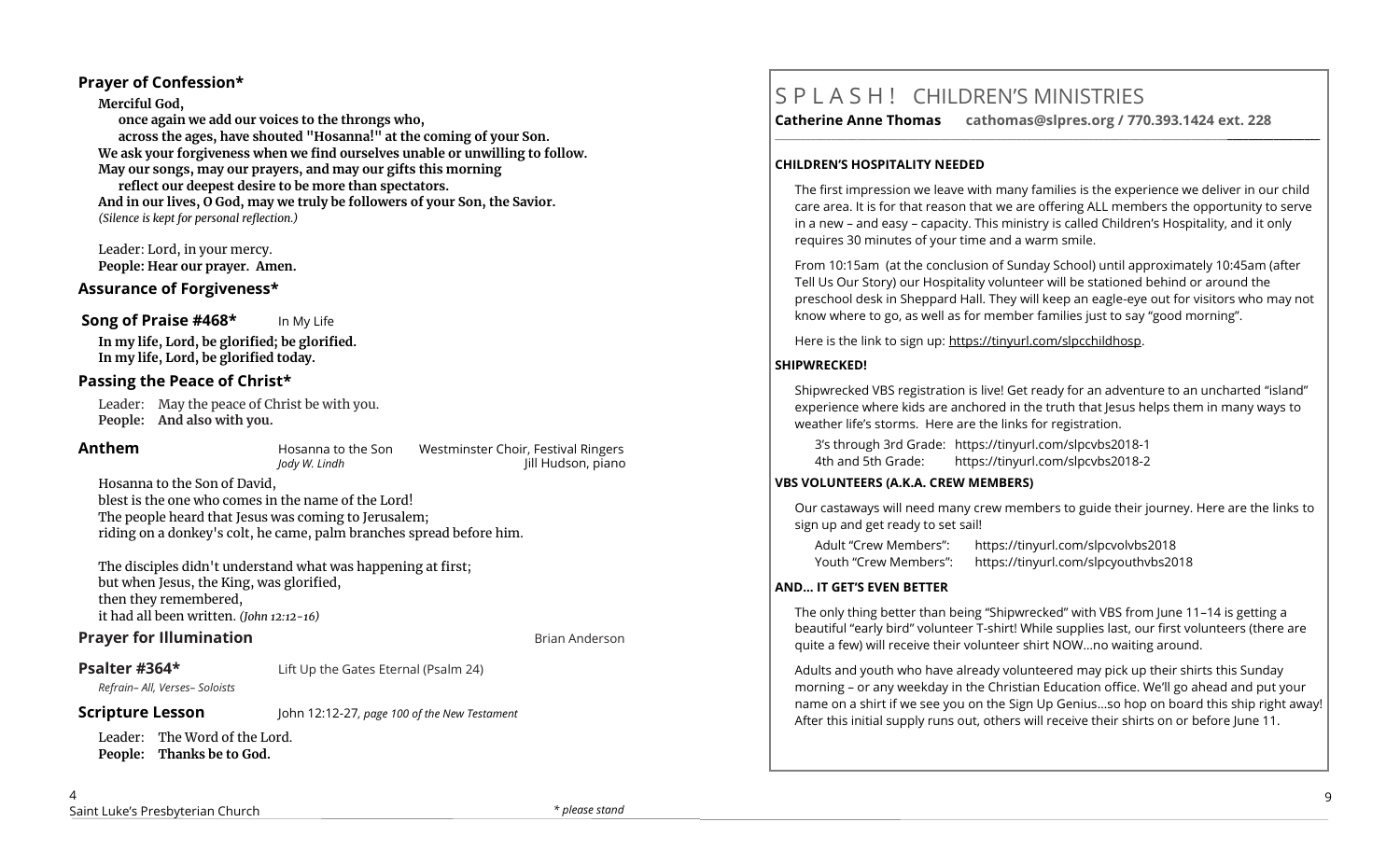# **HOLY WEEK SERVICES**

|                                                                                                                                                                             | Palm Sunday, March 25-         | 8:30am Communion Service/ Chapel<br>9:15am Fellowship Brunch & Egg Hunts/ Great Hall<br>10:30am Procession of Palms Service/ Sanctuary |
|-----------------------------------------------------------------------------------------------------------------------------------------------------------------------------|--------------------------------|----------------------------------------------------------------------------------------------------------------------------------------|
|                                                                                                                                                                             | Maundy Thursday, March 29-     | 7pm Communion Service<br>with dramatic reading/ Sanctuary                                                                              |
|                                                                                                                                                                             | Good Friday, Friday, March 30– | 6pm Light Soup Supper/ Great Hall<br>7pm Service with musical excerpts<br>from Bach's St. John Passion/ Sanctuary                      |
|                                                                                                                                                                             | Easter, Sunday, April 1-       | 7am Sunrise Service/ Courtyard<br>8:30am/ Sanctuary<br>10:30am/ Sanctuary                                                              |
| We will be flowering the cross on Easter Sunday at the 8:30am and 10:30am services.<br>Please bring a stem or two from your garden to participate in this Easter tradition. |                                |                                                                                                                                        |

# ADULT MINISTRY

**Shannon Dill shannondill@slpres.org / 770.393.1424 ext. 229** 

# **ADULT SUNDAY SCHOOL**

Individual classes have begun. Please see the website for a full description of each class. (http://slpres.org/program-ministries/adult-ministry/sunday-school)

 $\_$  ,  $\_$  ,  $\_$  ,  $\_$  ,  $\_$  ,  $\_$  ,  $\_$  ,  $\_$  ,  $\_$  ,  $\_$  ,  $\_$  ,  $\_$  ,  $\_$  ,  $\_$  ,  $\_$  ,  $\_$  ,  $\_$  ,  $\_$  ,  $\_$  ,  $\_$ 

Faith Foundations: Room 232 House to House: Room 203 Seasons of the Spirit: Room 231/233 Soul Food: Room 234/236

# **FRIDAY MORNING MEN'S BIBLE STUDY**

Fellowship and Bible study every Friday from 6:40-8am in the Parlor with Dan Joyce.

# **BIBLE STUDY: "WAYFARERS"**

Come join David, Shannon or Phil as this week's preacher leads a study of the scripture for the upcoming Sunday's worship. Meet on Wednesdays at 10am in the church library.

# **Tell Us Our Story Phil Brown**

*Faithful Friends for PreK, Kindergarten and First Grade will meet today. Parents may register children in the narthex and pick up after worship in the Harbor. Parents may take their younger children (through PreK) to our nursery, Room 120 in Sheppard Hall.* 

| Sermon                                                                                                                                                                                                                                                                                                                                                                                                                                                                                                                                                                                                                       | "Sir, We Wish to See Jesus"                                | Shannon Dill |
|------------------------------------------------------------------------------------------------------------------------------------------------------------------------------------------------------------------------------------------------------------------------------------------------------------------------------------------------------------------------------------------------------------------------------------------------------------------------------------------------------------------------------------------------------------------------------------------------------------------------------|------------------------------------------------------------|--------------|
| Hymn #434*                                                                                                                                                                                                                                                                                                                                                                                                                                                                                                                                                                                                                   | Restore in Us, O God                                       |              |
| Affirmation of Faith*                                                                                                                                                                                                                                                                                                                                                                                                                                                                                                                                                                                                        | Apostles' Creed                                            |              |
| I believe in God, the Father Almighty,<br>Maker of heaven and earth,<br>and in Jesus Christ, his only Son, our Lord;<br>who was conceived by the Holy Ghost,<br>born of the Virgin Mary,<br>suffered under Pontius Pilate;<br>was crucified, dead, and buried;<br>he descended into hell;<br>the third day he rose again from the dead;<br>he ascended into heaven,<br>and sitteth on the right hand<br>of God the Father Almighty;<br>I believe in the Holy Ghost;<br>the holy catholic Church;<br>the communion of saints;<br>the forgiveness of sins;<br>the resurrection of the body;<br>and the life everlasting. Amen. | from thence he shall come to judge the quick and the dead. |              |
| The Prayers of the People                                                                                                                                                                                                                                                                                                                                                                                                                                                                                                                                                                                                    |                                                            |              |
| <b>The Lord's Prayer</b>                                                                                                                                                                                                                                                                                                                                                                                                                                                                                                                                                                                                     |                                                            |              |
| Our Father, who art in heaven,<br>hallowed be thy Name,<br>thy kingdom come,<br>thy will be done,<br>on earth as it is in heaven.<br>Give us this day our daily bread;<br>and forgive us our debts,<br>as we forgive our debtors;<br>and lead us not into temptation,<br>but deliver us from evil.                                                                                                                                                                                                                                                                                                                           | For thine is the kingdom, and the power,                   |              |
| and the glory, forever. Amen.                                                                                                                                                                                                                                                                                                                                                                                                                                                                                                                                                                                                |                                                            |              |